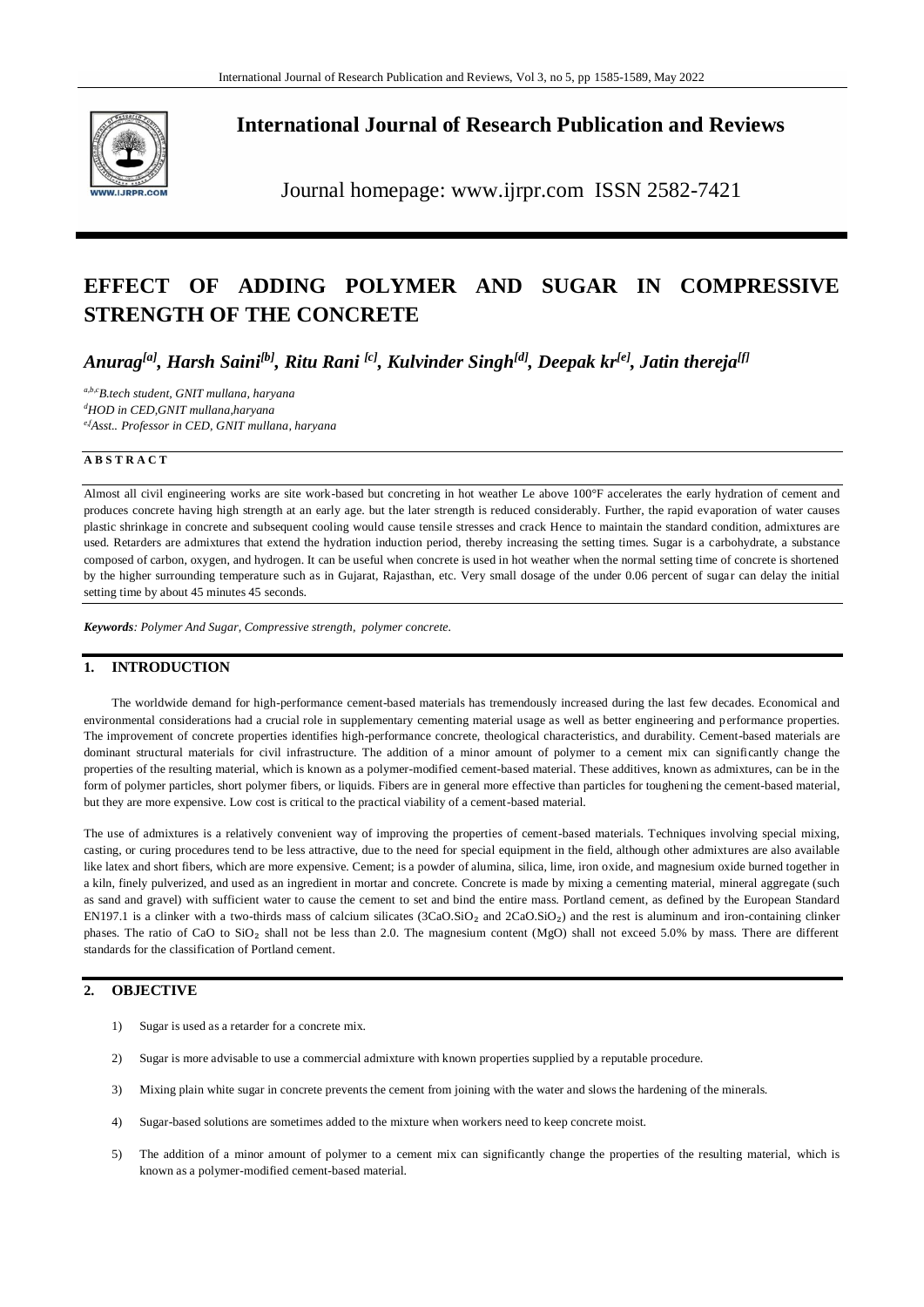- 6) The use of admixtures is a relatively convenient way of improving the properties of cement-based materials.
- 7) Polymer concrete does not produce bleed water.

### **3. EXPERIMENTAL SETUP AND METHODOLOGY**

### **Materials:**

- 1) **Cement:** Portland cement is a hydraulic cement that hardens in water to form a water-resistant compound. The hydration products act as a binder to hold the aggregates together to form concrete.
- 2) **Natural Sand:-** Natural sand was utilized as a cementitious material obtained from the local market.
- 3) **Coarse:** aggregate consists of naturally occurring stones (crushed, uncrushed, or broken). It should be hard, strong, dense, durable, and clean.
- 4) **Water:** The water used in the manufacture of concrete masonry units shall be free from matter harmful to concrete or drinking water should be used to provide adequate strength and generally the water-cement ratio is taken 1:3 in whole experiments.
- 5) **Admixture:**
	- a) **Sugar:-** Sugar was used in concrete production. A white crystalline solid is easily soluble in water and easily available on market and used in experimental works. Sugar was added to the concrete mix with three different dosages as 1.0% by weight of cement.
	- b) **Synthetic polymer:-** Portland cement was obtained from Maple Leaf Pakistan Ltd. Fineness of cement used was determined by sieving the cement from BS mesh number 170 test sieves and recording the residue which shall not exceed 10% for OPC cement when calculated by weight to the original weight of the cement. To investigate the effects of different polymers on the performance properties of concrete 10 and 20% polymer addition in concrete mixtures were employed. The control mix contained only Portland cement as the binder.

### **4. METHODOLOGY**

1. **Hand mixing:** we take the ratio of 3:6:12 for making concrete respectively cement: sand: aggregate. First, dry mix the materials and then add a suitable proportion of water.



#### **Fig; Mixing of concrete**

2. **Admixtures:** After mixing the material add admixtures, 30g polymer and 30g sugar for testing the compressive strength of concrete and mix it properly

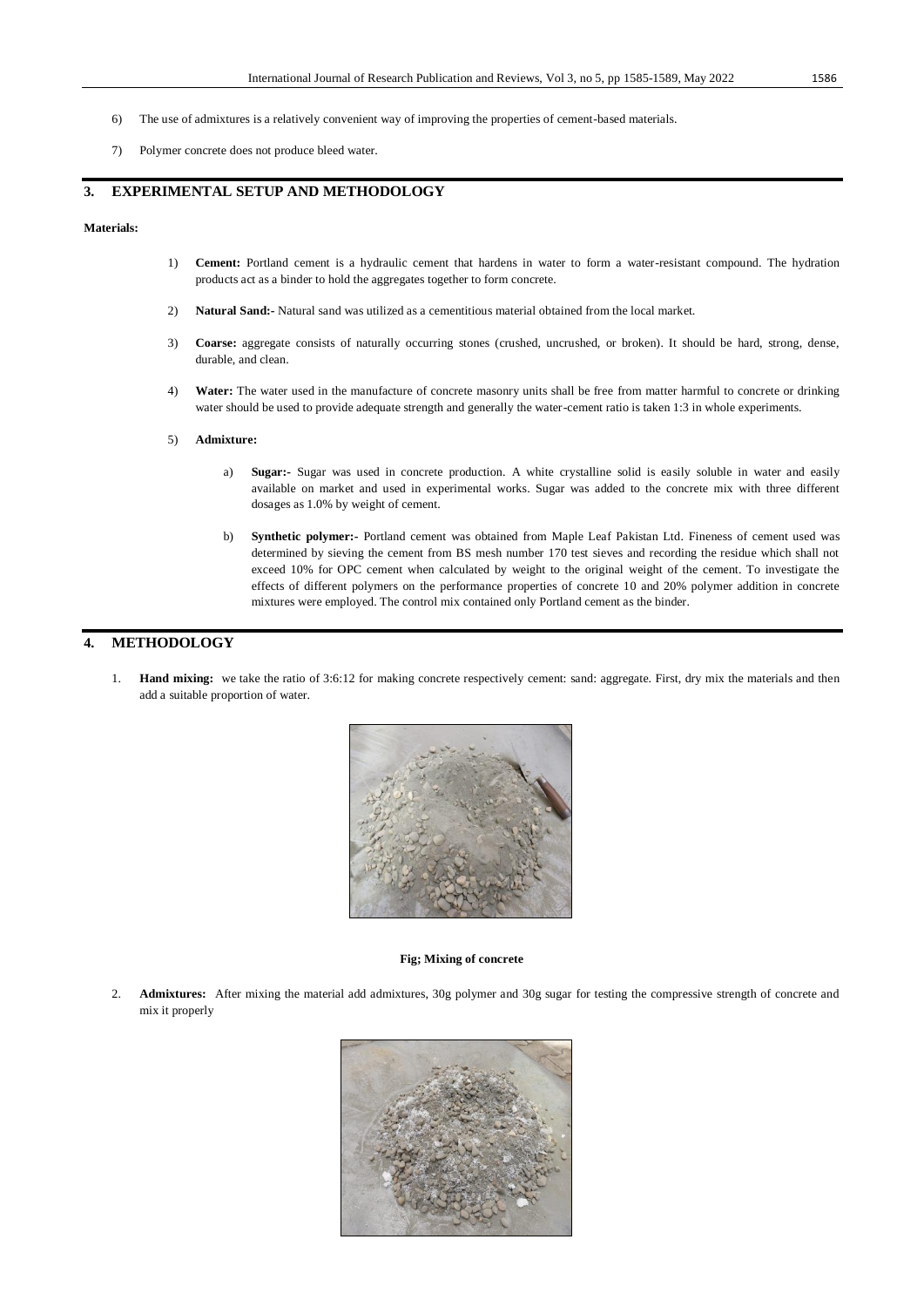#### **Fig; admixtures.**

**3. Mould filling:** after mixing the materials fill 3 cubes of dimensions 15cm x 15cm x 15cm. We have filled the mold in 3 layers giving 30 blows in every layer. Vibration is given to the molds for removing air voids from the concrete.



#### **Fig; Mould filling.**

**4. Setting Time:** we let the molds for 24 hours and then cure them for 7 days.



#### **Fig; setting of concrete.**

**5. Compressive Strength:** Compressive strength measurements were conducted using a compression testing machine according to the ASTM C150 standard. The compressive strength was calculated from the crushing load and the area over which the load is applied. The average compressive strength of the three mortar cubes, prepared, stored, and tested by the ASTM standard procedure for ordinary Portland cement should not be less than 154 Kg/sq.cm and 239 kg/sq.cm for 3 days and 7 days respectively.





**Fig; compressive strength check of block.**

### **Calculations:**

The values we recorded for 3 molds in compressing machine are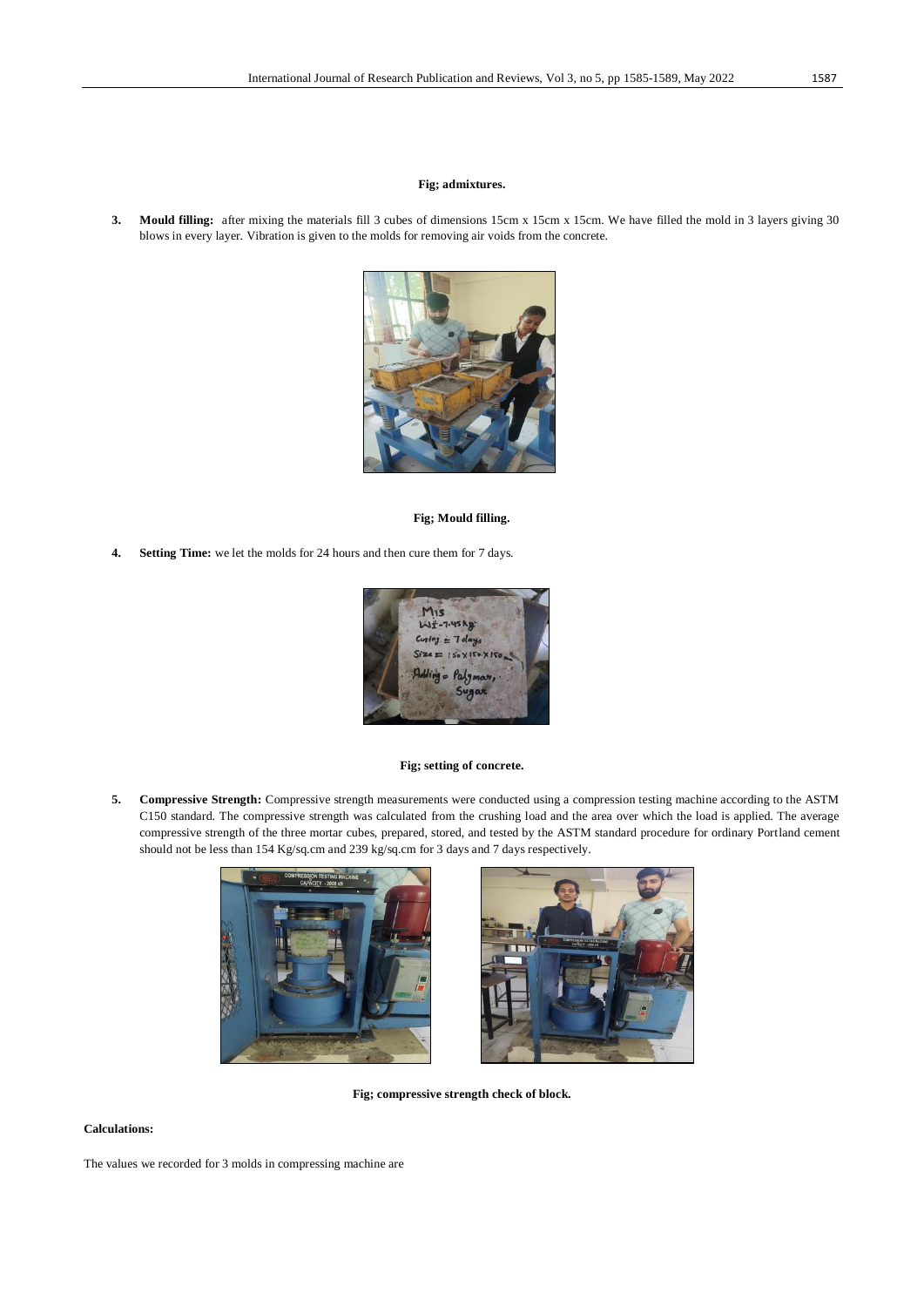| For the $1st$ cube 397kn  |           |
|---------------------------|-----------|
| For the $2nd$ cube 352kn  |           |
| For the $3rd$ cube 298kn  |           |
| By applying formula       |           |
|                           | $P = I/A$ |
| $P =$ Pressure            |           |
| $L =$ Load                |           |
| $A = Area of the cube$    |           |
| We have now the values as |           |
|                           |           |

For the  $1<sup>st</sup>$  cube 17.6 KN/mm<sup>2</sup>

For the 2nd cube 15.6 KN/mm<sup>2</sup>

For the 3<sup>rd</sup> cube 13.2 KN/mm<sup>2</sup>



#### **Fig; load applied in the block.**

### **5. RESULTS**

As compared to ordinary block of concrete when we added the admixtures the compressive strength of the concrete block increased.

## **6. CONCLUSIONS**

- Polymer addition decreased the initial and final setting times of concrete paste as compared with the paste of standard consistency. Natural latex addition decreased the setting time remarkably to a very low extent in comparison to acrylic resin and polyurethane addition. With the addition of acrylic resin and polyurethane setting times decreased but the difference was smaller than the setting time of cement mixture of standard consistency. By adding a 10% quantity of Polyurethane, the initial setting time and final setting time decrease to some extent but a further increase in its quantity causes an increase in the setting time.
- Generally, there was a systematic decrease in compressive strengths with the increase in polymer contents, especially for natural latex. The incorporation of 20% polymer addition in concrete caused a decrease in compressive strengths further than the addition of 10% polymer addition.
- On average natural latex,, addition show a remarkable change in the properties of cement mixture than the addition of other polymers. Initial and final setting times is decreased thus setting the cement quickly instead of taking a long time to settle.